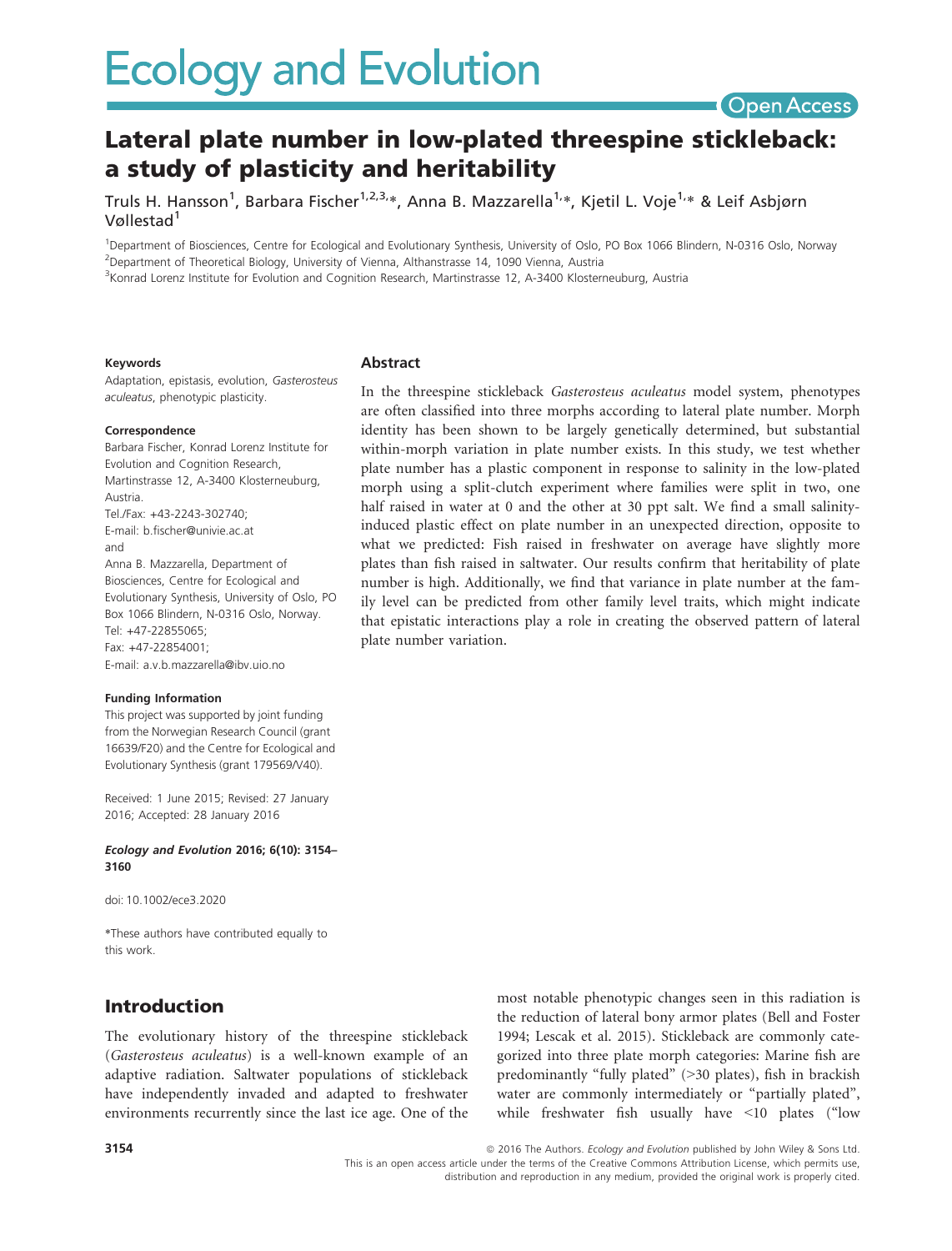plated") (Hagen and Gilbertson 1972; Bell and Foster 1994; Myhre and Klepaker 2009; Song et al. 2010). The ectodysplasin A (EDA) locus has been identified to determine with about 70% accuracy whether a fish has "full," "partial," or "low" armor (Colosimo et al. 2004, 2005; Cresko et al. 2004). It has also been shown that lateral plate number is a heritable trait and that its heritability is high across all three morphs (Hagen and Gilbertson 1973; Hermida et al. 2002; Aguirre et al. 2004; Loehr et al. 2012).

Despite the fact that morph identity is to a large extent genetically determined, there remains substantial withinmorph variation in plate number in these fish; in other words, even for the same EDA configuration, large variation in plate number persists (Bell 1984; Colosimo et al. 2004; Nosil and Reimchen 2005). Many different ecological drivers have been suggested to explain this variation (Hagen and Gilbertson 1972; Moodie and Reimchen 1976; Gross 1977; Bell and Foster 1994; Reimchen 2000; Bergstrom 2002; Kitano et al. 2008; Marchinko 2009; Myhre and Klepaker 2009; Spence et al. 2012; Voje et al. 2013), but this body of work does not agree on a single driver, or a combination of drivers, which cause the observed variation in plate number. Some studies even come to opposite conclusions regarding the ecological drivers explaining plate number variation despite using identical populations and investigating the same environmental variables (Spence et al. 2013; MacColl and Aucott 2014). Although there are indications of predation and other drivers having effects on within-morph plate number, a complete understanding of this variation is clearly still missing (Hagen and Gilbertson 1972; Moodie et al. 1973; Bell and Richkind 1981; Reimchen 1983). This observation led us to ask whether phenotypic plasticity could play a role in plate number variation, thereby contributing to the lack of consensus.

In this experimental study, we aim at contributing to identify proximate reasons for within-morph lateral plate number variation. To this end, we test whether part of the within-morph variation is due to phenotypic plasticity. As salinity is an essential environmental factor that varies between environments that are inhabited by the threespine stickleback, we tested for phenotypic plasticity in response to salinity. We designed a split-clutch experiment in which we reared offspring of low-plated stickleback in saltwater and freshwater, respectively. We then evaluated the heritability of plate number and assessed patterns of plate number variation within and across families of the low-plated morph.

### Methods

Threespine stickleback were collected from lake Glitredammen (59.931767°N, 10.498728°E) in June 2013 using minnow traps (Breder 1960). Each gravid female was paired with one mature male, and 16 crosses were made. Each full-sib family was split into two after hatching. One half was reared in a separate tank in saltwater (25– 30 ppt) and the other half in a separate freshwater tank (0 ppt) (one half of the full-sib clutch is hereafter referred to as a half-clutch). A total of 917 fish were allocated to the treatments.

The experiment was terminated after 5 months, when all fish had grown to at least 30 mm in body length, as this is when lateral plates are assumed to be fully developed (Bell 1981; Banbura 1987). Fish were euthanized using benzocaine, and body length was measured. See Mazzarella et al. (2015) for a full description of experimental design and protocols.

Fish were stained in Alizarin Red, and lateral plates were counted on both sides for each offspring and parent. Lateral plates were recounted for 96 fish to estimate counting error. Plate counts were highly repeatable  $(r = 0.97$  for right side and  $r = 0.98$  for left side).

All parents were confirmed as homozygotes for the low-plated EDA-allele (low-plated morph) by amplification and gel electrophoresis of the microsatellite Stn 382 (Colosimo et al. 2005).

Heritability was estimated by parent–offspring regression. The mean of the total plate number (sum of plates on both sides of the fish) for each clutch was regressed on the mid-parental total plate number (mean of the parents) and narrow-sense heritability  $h^2$  was estimated as the slope of the regression.

We tested for salinity-induced plasticity of lateral plate number using general linear mixed models using a combination of treatment, density, and fish size as explanatory variables. Family was included as a random effect to account for nested family effects. Fish size was included to assess whether plate number was associated with overall size. We also included density of fish in individual tanks as body size is expected to correlate with density as a consequence of density-dependent growth. The different models were compared using the Akaike information criterion (AIC) (Akaike 1974).

Next, we analyzed plate number variance at the family level. First, to determine which fraction of the total variance in plate number was within-family versus between-family, we conducted an ANOVA. Second, we tested whether plate number variance of each halfclutch was explained by other family-level traits using a general linear model. For this purpose, the variance in plate number for each half-clutch was modeled as a function of the mid-parent plate number, plate number mean of each half-clutch, and the interaction of these two variables. Treatment was included as a random effect.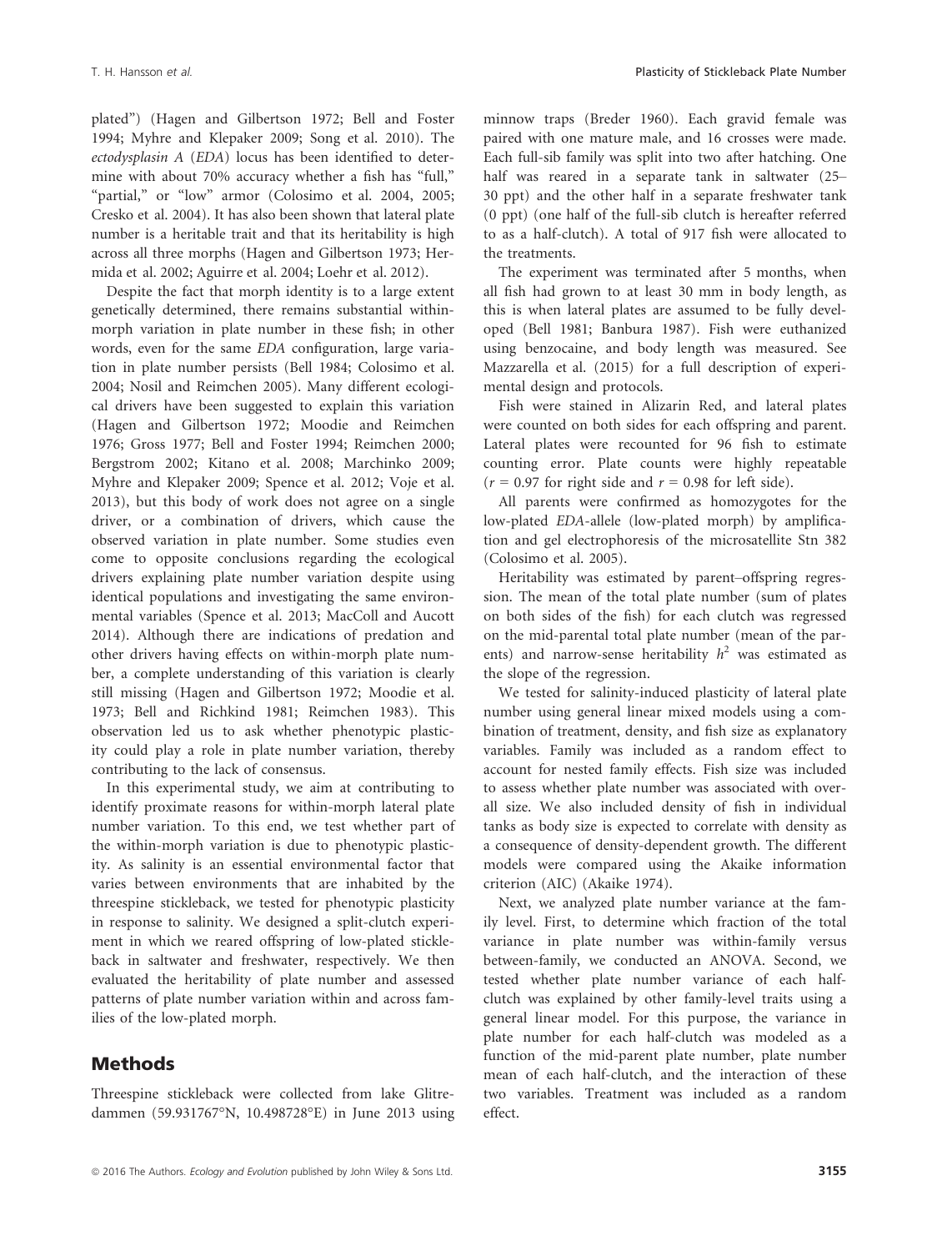All statistical analyses were conducted in the statistical environment R version 3.0.1 (R Core Team 2013, Vienna, Austria,<http://www.R-project.org/>) using standard linear models and the packages lme4 and nlme (Pinheiro et al. 2007; Douglas et al. 2015).

### **Results**

At the end of the experiment, lateral plate number was counted for 738 offspring fish from the 16 families. In addition to 32 parents, 357 offspring fish were counted from the freshwater treatment group and 381 fish from the saltwater treatment group. An average of 22.3 [8.3] (mean [standard deviation, SD]) fish were counted from each freshwater tank (half-clutch) and 23.8 [8.0] fish from each saltwater tank. Survival was high in both treatments across all families (mean [SD]: freshwater: 0.8 [0.1], saltwater: 0.8 [0.1]).

Plate number variation was larger among the offspring fish than among the parents (mean [SD]: freshwater: 11.8 [2.3], saltwater: 11.5 [2.0], see Fig. 1; parents: 12.5 [1.2], see also Fig. 2).

Narrow-sense heritability of total plate number was estimated to be large and significantly greater than zero  $(h^2 = 0.93, \text{ SE} = 0.40, P = 0.035, df = 14, Fig. 2). \text{ Note,}$ however, that the standard error (SE) of this estimate is large.

Average size did not differ between treatments (mean [SD]: freshwater: 35.5 [2.9] mm, saltwater: 35.8 [2.9]



Figure 1. Plate number distributions for the two treatments for all offspring from all families.

mm), but average size decreased with increasing density in both freshwater (correlation  $r = -0.16$ ,  $P = 0.003$ ) and saltwater ( $r = -0.33$ ,  $P < 0.0001$ ) treatments.

The model with salinity as the only explanatory variable and family as random variable explained variation among individuals in total lateral plate number best according to AIC. Based on this model, fish raised in 25– 30 ppt saltwater are expected to have on average 0.31  $(SE = 0.13)$  fewer plates than those raised in 0 ppt freshwater. The second best model differed by 2.06 AIC units and included an additive effect of density, but the effect of salinity was still significant and similar to that for the best-fitting model. Fish size, independent of density, had no effect on plate number.

Next, we assessed variation in total lateral plate number within and across families. Family identity explained 29% of the total variance in plate number while 71% was within-family variance (one-way ANOVA).

As expected, variance in plate number in a clutch increased with both increasing mean half-clutch plate number ( $r = 0.78$ ) and with increasing mid-parental plate number ( $r = 0.58$ ). The linear model including mid-parent plate number, mean half-clutch plate number, and their interaction explained within-clutch variation in plate number very well ( $r^2 = 0.85$ ) (Fig. 3). Both explanatory variables and their interaction were statistically significant  $(P < 0.001$  for all three coefficients). This result was robust with respect to pooling the two treatment groups in each full-sib family ( $r^2 = 0.88$ ) and for including a random factor for treatment (estimated random intercepts did not differ between treatments, compare Fig. 3).

#### **Discussion**

We tested in a split-clutch experiment whether lateral plate number of the low-plated morph of the threespine stickleback is plastic in response to salinity. We found a small effect of salinity on average plate number, in the unexpected direction that fish raised in saltwater had on average 0.31 fewer plates than fish raised in freshwater. To our knowledge, this is the first empirical study testing for plasticity in plate number in the threespine stickleback. In agreement with earlier studies, we found substantial heritability of lateral plate number,  $h^2 = 0.93$ (previous estimates of  $h^2$ : 0.90 (Aguirre et al. 2004), 0.84 (Hagen and Gilbertson 1973), 0.46 (Loehr et al. 2012), and 0.37 (Hermida et al. 2002)). Furthermore, our assessment of variation in plate number at the family level indicates that nonadditive genetic effects might play a role in the determination of lateral plate number.

Despite the fact that we identified a plastic effect of salinity on plate number, we want to caution against an over-interpretation of this finding. The effect that we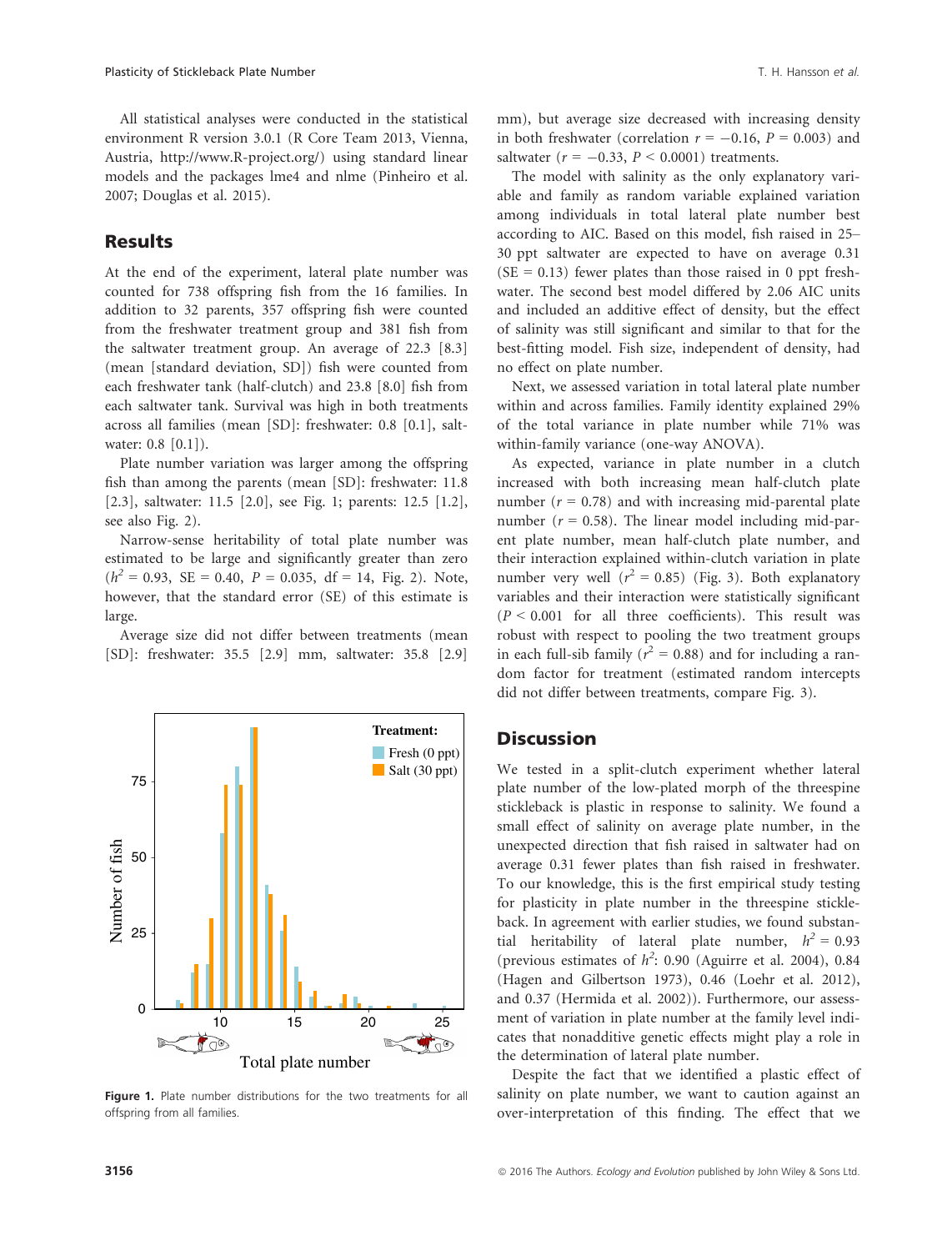





Figure 3. Statistical model fit for within-family variation in plate number, shown on the vertical axis, modeled as a linear function of mid-parental plate number, mean within-halfclutch plate number, and their interaction. The model surface (black mesh) is shown together with the data. The slope and interaction coefficients of the fitted model were  $-9.85$  $(SE = 1.98)$  for mid-parental plate number,  $-10.26$  (SE = 2.09) for half-clutch mean plate number, and  $0.88$  (SE = 0.16) for their interaction.

identified is small and was probably only recognized because our sample size was so large ( $n = 738$ ). However, it is interesting that M. Wund and colleagues at the Biology Dept. of the College of New Jersey have found salinity-induced plasticity in plate height in the same direction: An increase in salinity causes a plastic decrease in plate height in fish of freshwater origins (pers. comm.). That the direction of change in our experiment is in the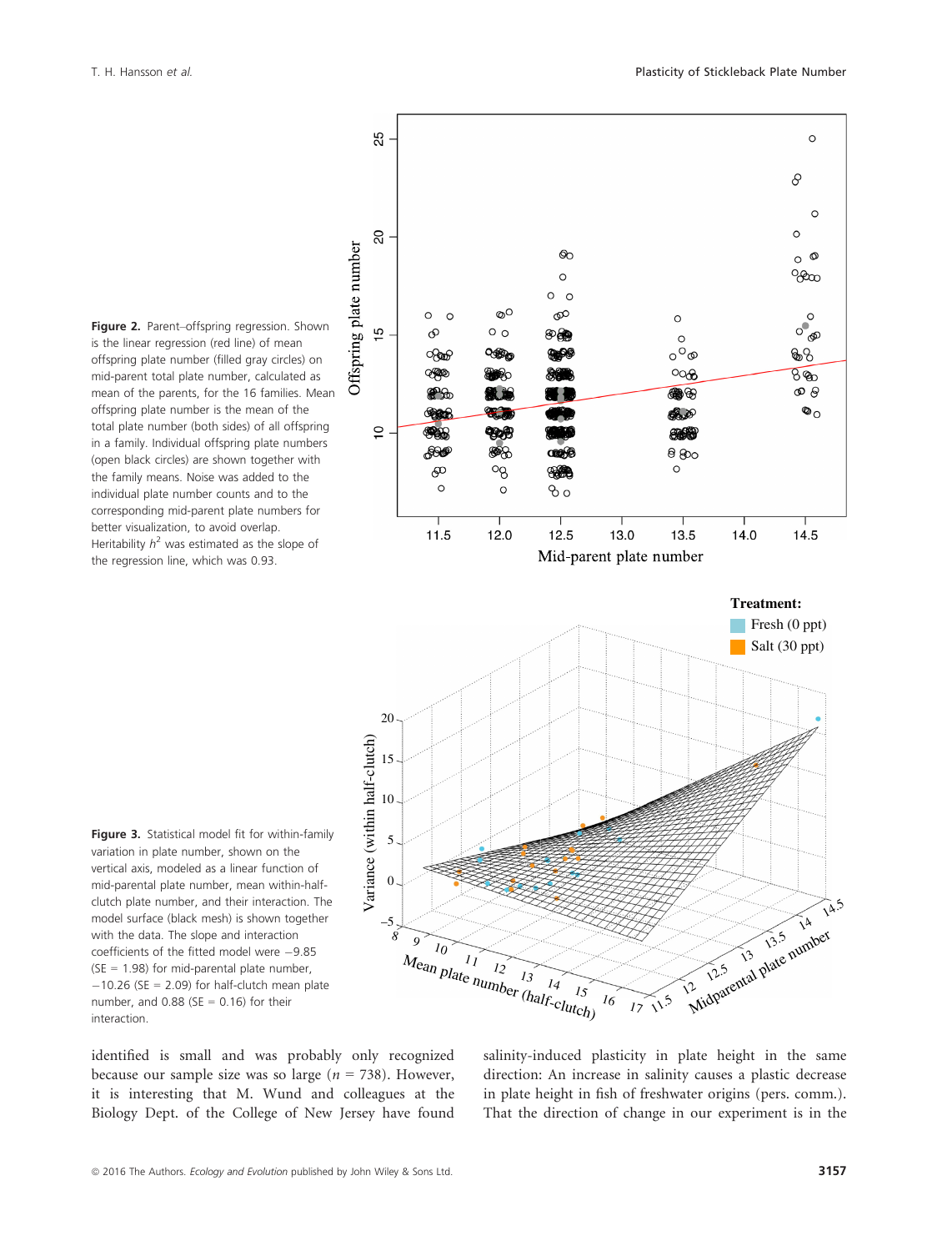parents were all collected and kept in freshwater until the crosses were made, and as such the egg cytoplasm salt content was likely affected by this. Perhaps allowing the parental females to acclimate to freshwater and develop their clutches in the experimental salinity would show us an increased or otherwise different effect.

We also tested whether variance in plate number at the family level was associated with other family-level traits and found that a general linear model with mid-parental plate number, mean plate number, and their interaction as explanatory variables explained 85% of the variation in lateral plate number variance within-half-clutches. This result is in line with Colosimo et al. (2005), who found multiple loci that influence within-morph plate number distribution. The significant interaction effect is surprising; however, this suggests that the loci responsible for plate number determination in these fish may interact in nonadditive ways, that is, that there are across-locus interactions (epistasis). This interpretation is based on the assumption that our data represent the true lateral plate number distribution in the population.

Both the results that heritability of plate number is high and the relevant interaction effect in explaining plate number variance, which hints at epistasis, depend on inclusion of family 15 in the sample. This family had a mid-parental plate number of 14.5, which was higher than for the other families (11.5–13.5) (see Fig. 2). Family 15 was, like all other families, identified as homozygous for the low-plated EDA-allele and it consisted of 40 offspring individuals, which is a substantial family size. We therefore found no reason for excluding this family from the analysis. However, for completeness, we repeated our analysis without family 15. Exclusion of family 15 makes the heritability estimate for plate number drop to zero, which is inconsistent with previously reported estimates (Hagen and Gilbertson 1973; Hermida et al. 2002; Aguirre et al. 2004; Loehr et al. 2012). The interaction effect in the model for family-level variance in plate number disappears when family 15 is excluded.

The substantial lateral plate variation we observe in our study population could indicate that selection has not been sufficiently strong or effective to fix alleles in non-EDA loci that control the number of plates in this population. An alternative and nonmutually exclusive interpretation is that differences in fitness might be minimal for a broad range of plate numbers within the low-plated morph in this population. This is a possible scenario if the number of lateral plates is not the primary reason for a fitness advantage of the low-plated EDA genotype in freshwater. The rapid loss of lateral plates in stickleback might then instead be caused by indirect selection through pleiotropic effects of the EDA gene on one or more other traits that are under directional selection (Barrett et al. 2009). Results in line with this hypothesis were presented in a study by Le Rouzic et al. (2011), who found a much larger fitness advantage of the low-plated EDA genotype that often (but not always) produces lowplated stickleback compared to individuals with an actual low-plated phenotype in a freshwater pond. If the high variation in plate number within the low-plated morph is neutral, this might explain as to why there is so little evidence for specific ecological variables driving lateral plate evolution. Although predation seems to play a role as an agent of selection of lateral plates (e.g., Reimchen 2000; Bergstrom 2002; Marchinko 2009), the detailed nature of the selective forces and the causes of plate reduction in stickleback in freshwater systems remain to be fully explained.

## Data Accessibility

Comma-separated values file with fish ID, family, treatment, and plate count is available on Dryad (doi:[10.5061/](info:doi/10.5061/dryad.jm2m1) [dryad.jm2m1](info:doi/10.5061/dryad.jm2m1)).

# Acknowledgments

We thank A. Taugbøl for discussions on experimental design and help with fieldwork. We also thank H. H. Christensen, J.-E. Thrane, A.-M. Winter, T. Bratrud, and A. Øygarden for help with experimental work. This experiment was approved by the Norwegian animal experimentation and care committee, UiO permit number: 5514.

# Conflict of Interest

None declared.

### References

- Aguirre, W. E., P. K. Doherty, and M. A. Bell. 2004. Genetics of lateral plate and gillraker phenotypes in a rapidly evolving population of threespine stickleback. Behaviour 141:1465–1483.
- Akaike, H. 1974. A new look at the statistical model identification. IEEE Trans. Automat. Contr. 19:716–723.
- Banbura, J. 1987. Lateral plate number development in the complete morph of the three–spined stickleback, Gasferosteus aculeatus L. Zoolog. Scr. 18:157–159.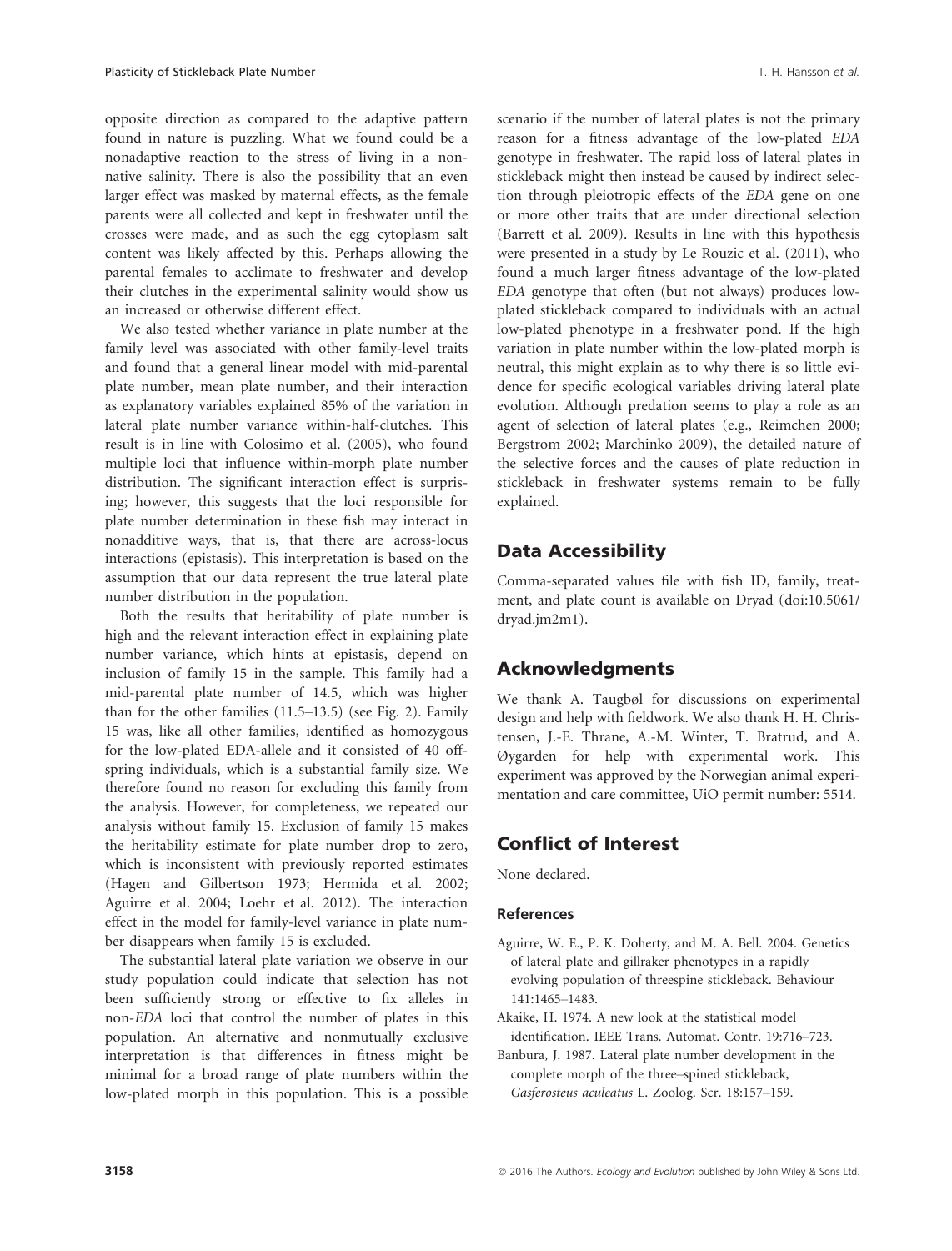Barrett, R. D. H., S. M. Rogers, and D. Schluter. 2009. Environment specific pleiotropy facilitates divergence at the Ectodysplasin locus in threespine stickleback. Evolution 63: 2831–2837.

Douglas, B., M. Maechler, B. Bolker, and S. Walker. 2015. Fitting Linear Mixed-Effects Models Using lme4. Journal of Statistical Software, 67: 1–48.

Bell, M. A. 1981. Lateral plate polymorphism and ontogeny of the complete plate morph of threespine sticklebacks (Gasterosteus aculeatus). Evolution 35:67.

Bell, M. A. 1984. Evolutionary phenetics and genetics. Pp. 431–528 in Bruce J. Turner, ed. Evolutionary genetics of fishes. Springer, Boston, MA.

Bell, M. A., and S. A. Foster, eds. 1994. The evolutionary biology of the threespine stickleback. Oxford Univ. Press, New York.

Bell, M. A., and K. E. Richkind. 1981. Clinal variation of lateral plates in threespine stickleback fish. Am. Nat. 117:113–132.

Bergstrom, C. A. 2002. Fast-start swimming performance and reduction in lateral plate number in threespine stickleback. Can. J. Zool. 80: 207–213.

Breder, C. N. 1960. Design for a fry trap. Hydrobiologica 45:155–160.

Colosimo, P. F., C. L. Peichel, K. Nereng, B. K. Blackman, M. D. Shapiro, D. Schluter, et al. 2004. The genetic architecture of parallel armor plate reduction in threespine sticklebacks. PLoS Biol. 2:635–641.

Colosimo, P. F., K. E. Hosemann, S. Balabhadra, G. Villarreal Jr, M. Dickson, J. Grimwood, et al. 2005. Widespread parallel evolution in sticklebacks by repeated fixation of Ectodysplasin alleles. Science 307:1928–1933.

Cresko, W. A., A. Amores, C. Wilson, J. Murphy, M. Currey, P. Phillips, et al. 2004. Parallel genetic basis for repeated evolution of armor loss in Alaskan threespine stickleback populations. Proc. Natl Acad. Sci. USA 101:6050–6055.

Gross, H. P. 1977. Adaptive trends of environmentally sensitive traits in the three-spined stickleback, Gasterosteus aculeatus L. J. Zoolog. Syst. Evol. Res. 15:252–278.

Hagen, D. W., and L. G. Gilbertson. 1972. Geographic variation and environmental selection in Gasterosteus aculeatus L. in the Pacific Northwest, America. Evolution 26:32.

Hagen, D. W., and L. G. Gilbertson. 1973. The genetics of plate morphs in freshwater threespine sticklebacks. Heredity 31:75–84.

Hermida, M., C. Fernandez, R. Amaro, and E. San Miguel. 2002. Heritability and "evolvability" of meristic characters in a natural population of Gasterosteus aculeatus. Can. J. Zool. 80:532–541.

Kitano, J., D. I. Bolnick, D. A. Beauchamp, M. M. Mazur, S. Mori, T. Nakano, et al. 2008. Reverse evolution of

armor plates in the threespine stickleback. Curr. Biol. 18:769–774.

Le Rouzic, A., K. Østbye, T. O. Klepaker, T. F. Hansen, L. Bernatchez, D. Schluter, and L. A. Vøllestad. 2011. Strong and consistent natural selection associated with armour reduction in sticklebacks. Molecular Ecology 20:2483– 2493.

Lescak, E. A., S. L. Bassham, J. Catchen, O. Gelmond, M. L. Sherbick, F. A. von Hippel, et al. 2015. Evolution of stickleback in 50 years on earthquake-uplifted islands. Proc. Natl Acad. Sci. USA 112:E7204–E7212.

Loehr, J., T. Leinonen, G. Herczeg, R. B. O'Hara, and J. Merilä. 2012. Heritability of asymmetry and lateral plate number in the threespine stickleback. PLoS One 7: e39843.

MacColl, A. D. C., and B. Aucott. 2014. Inappropriate analysis does not reveal the ecological causes of evolution of stickleback armour: a critique of Spence et al. 2013. Ecol. Evol. 4:3509–3513.

Marchinko, K. B. 2009. Predation's role in repeated phenotypic and genetic divergence of armor in threespine stickleback. Evolution 63:127–138.

Mazzarella, A. B., K. L. Voje, T. H. Hansson, A. Taugbøl, and B. Fischer. 2015. Strong and parallel salinity-induced phenotypic plasticity in one generation of threespine stickleback. J. Evol. Biol. 28:667–677.

Moodie, G. E. E., and T. E. Reimchen. 1976. Phenetic variation and habitat differences in Gasterosteus populations of the Queen Charlotte Islands. Syst. Biol. 25:49–61.

Moodie, G. E. E., J. D. McPhail, and D. W. Hagen. 1973. Experimental demonstration of selective predation on Gasterosteus aculeatus. Behaviour 47:95–105.

Myhre, F., and T. Klepaker. 2009. Body armour and lateralplate reduction in freshwater three-spined stickleback Gasterosteus aculeatus: adaptations to a different buoyancy regime? J. Fish Biol. 75:2062–2074.

Nosil, P., and T. E. Reimchen. 2005. Ecological opportunity and levels of morphological variance within freshwater stickleback populations. Biol. J. Linn. Soc. 86:297–308.

Pinheiro, J., D. Bates, S. DebRoy, and D. Sarkar. 2007. nlme: Linear and nonlinear mixed effects models. R package version 3.1-124, [http://CRAN.R-project.org/package=nlme.](http://CRAN.R-project.org/package=nlme)

Reimchen, T. E. 1983. Structural relationships between spines and lateral plates in threespine stickleback (Gasterosteus aculeatus). Evolution 37:931–946.

Reimchen, T. E. 2000. Predator handling failures of lateral plate morphs in Gasterosteus aculeatus: functional implications for the ancestral plate condition. Behaviour 137:1081–1096.

Song, J., S. Reichert, I. Kallai, D. Gazit, M. Wund, M. C. Boyce, et al. 2010. Quantitative microstructural studies of the armor of the marine threespine stickleback (Gasterosteus aculeatus). J. Struct. Biol. 171:318–331.